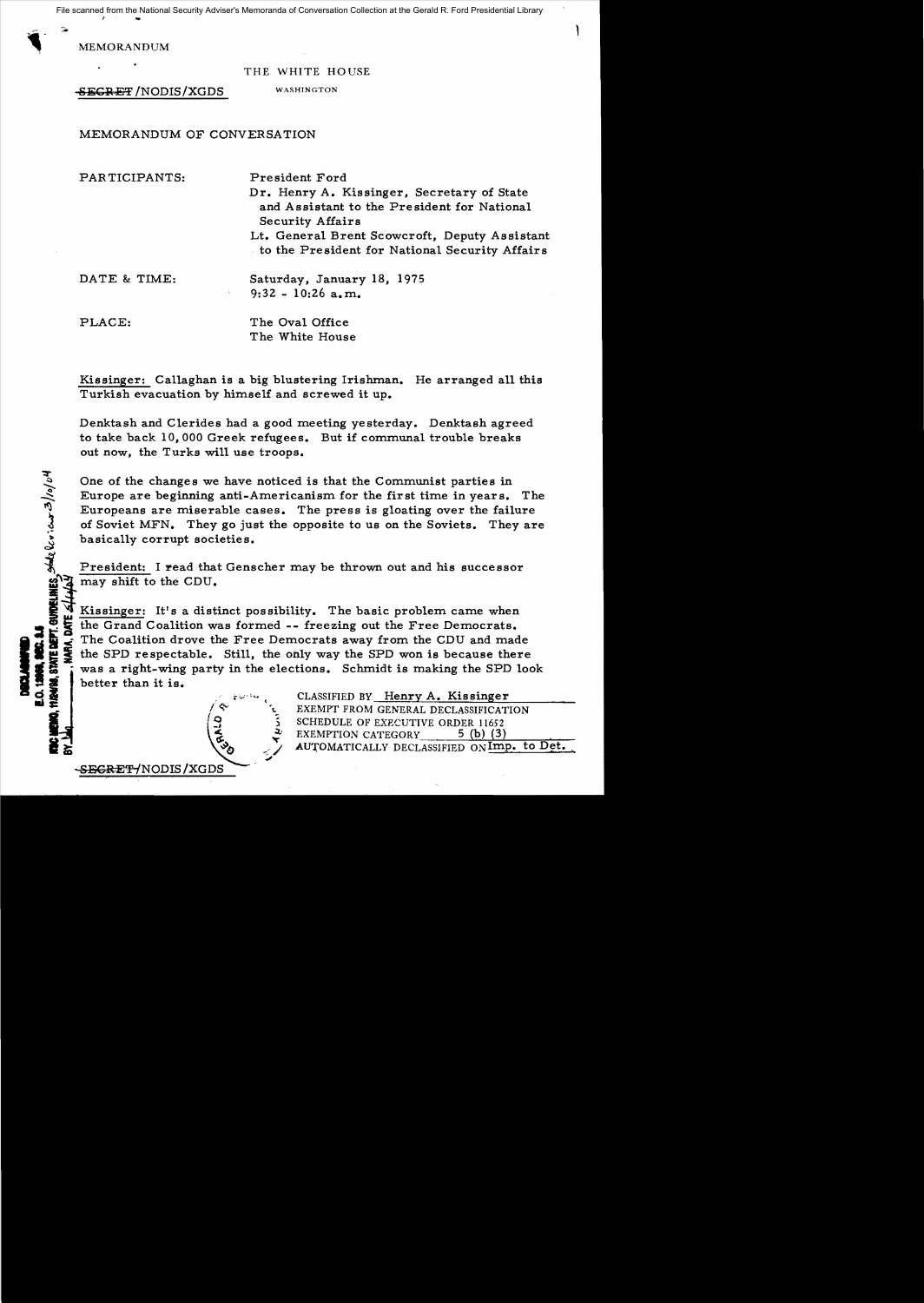## <del>SECRET</del>/NODIS/XGDS

 $\widehat{\bullet}$  .

President: Certainly better than Brandt.

Kissinger: Brandt ruined it. Schmidt is in the SPD only by chance. The left wing of the SPD is a seedy lot. Wehner is a brilliant man, but a devious, dangerous man.

President: I never heard of him.

Kissinger: He stays in the background, but he controls the party. He was a Communist until 1945. I know him very well -- he may still be one.

The Free Democrats' decision will depend on the spring election in Rhineland-Westphalia. The CDU leadership -- except Strauss - - is not very good.

Have you looked at the Panama paper?

President: I wanted a little more information on the details. But it seems to me the sooner we move the better.

Kissinger: I agree. Otherwise it's our colonial problem.

The key decision is the length of the treaty.

Pre sident: The only thought I had is, if we settled Cyprus and had an agreement on SALT II...

Kissinger: I notice Jackson is not in a hurry to start the Vladivostok hearings.

President: There was a good article on the Kennedy/Mondale resolution. I think things are settling down.

Kissinger: I have two personnel problems. Kintner. He has a drinking problem and has been weak, not tough.

President: If you think he should be replaced, go ahead.

Kissinger: Charlie Whitehouse should be a good replacement. He is a first-class guy. One other opening -- Brad Morse's term is up in New York.



 $-2 -$ 

-S<del>ECRET/</del>NODIS/XGDS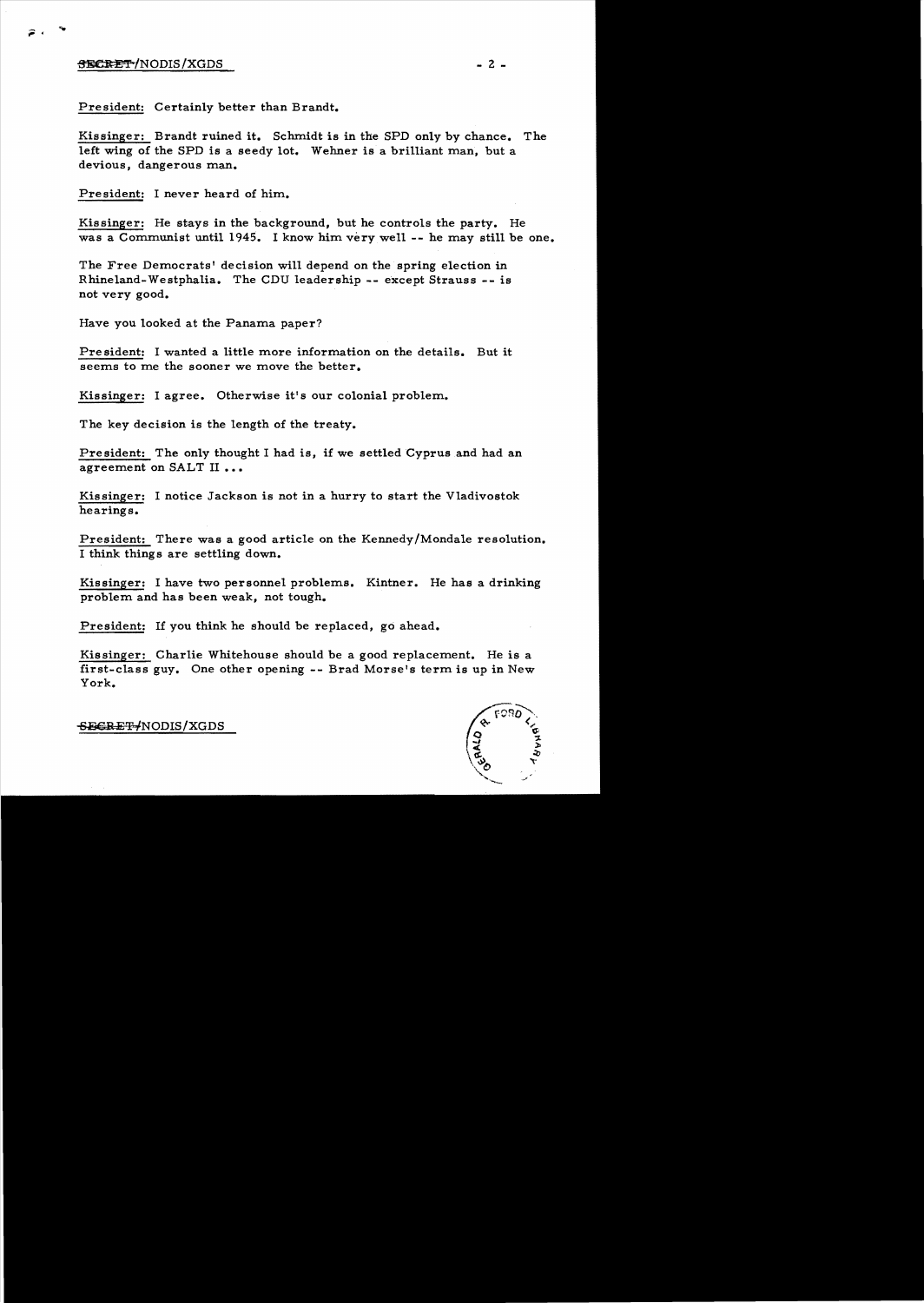## exeret the second second second second second second second second second second second second second second s

,.

President: He is a good friend of mine.

Kissinger: The Department wants to replace him, but he is okay.

President: I want to keep him.

Kissinger: A lot of my people are leaving because of pay\_

President: It's a general problem. If Congress will go along with the 5% pay increase, we could combine the executive categories.

Kissinger: It is a serious problem.

On PL-480. I talked with Humphrey. He said to pick the high option and call He sburgh and the Church groups and get credit for it. Humphrey will support us either way. But he doesn't want to make Vietnam one of the Most Seriously Affected. He says they are determined up there to bse Vietnam. He will work it out some way.

President: Prices have gone down in the last few days. If that continues... Brent, remind me about the Trade Representative to look at the commodity price, and see if we can get the same quantity for a lower price.

Kissinger: I am confused about why Allon went back happy. Either they have decided to give in or to stonewall. But we made it clear to him -and we can't wait. We can't go to the Congress without progress, even for \$200 million.

President: I won't do it. When are you going?

Kissinger: I thought I would go right after Bhutto. I'll do it in two trips. I think it is too dangerous to try it in one trip.

On Bhutto, there is one big issue -- arms to Pakistan. India has built a psychology that it is wrong to sell arms to Pakistan. India is getting arms like crazy. The Indians will scream and the Indian friends in the Congress will too.

President: I am not sure the Indian lobby is' that big now. I don't have any great sympathy for India.



**SECRET/NODIS/XGDS**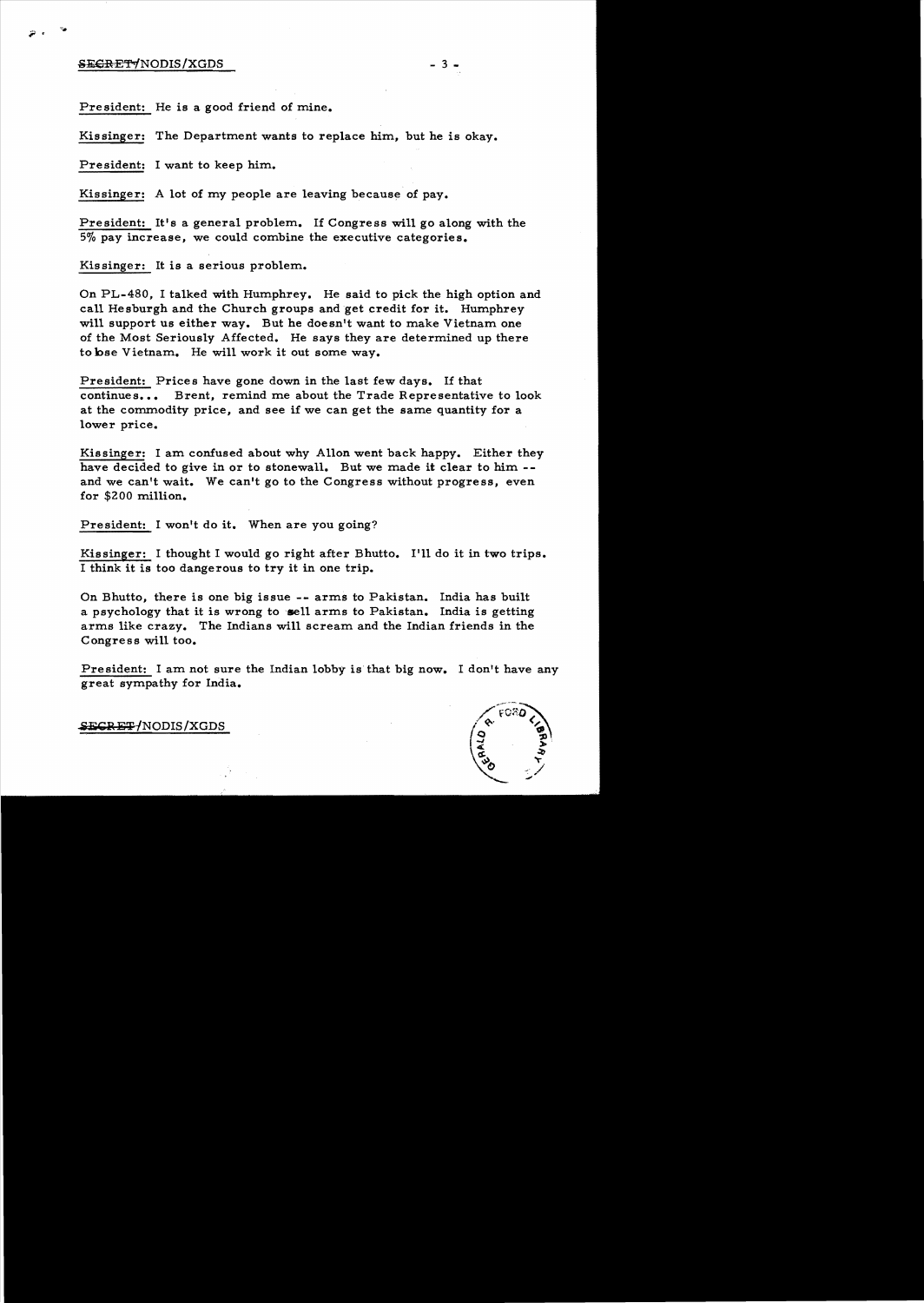## **SEGRET/NODIS/XGDS**

Kissinger: It is not a really decisive issue. I can get you a paper on it.

President: I would like a paper. I tend to think we have leaned too much toward India anyway.

FOR

SECRET/NODIS/XGDS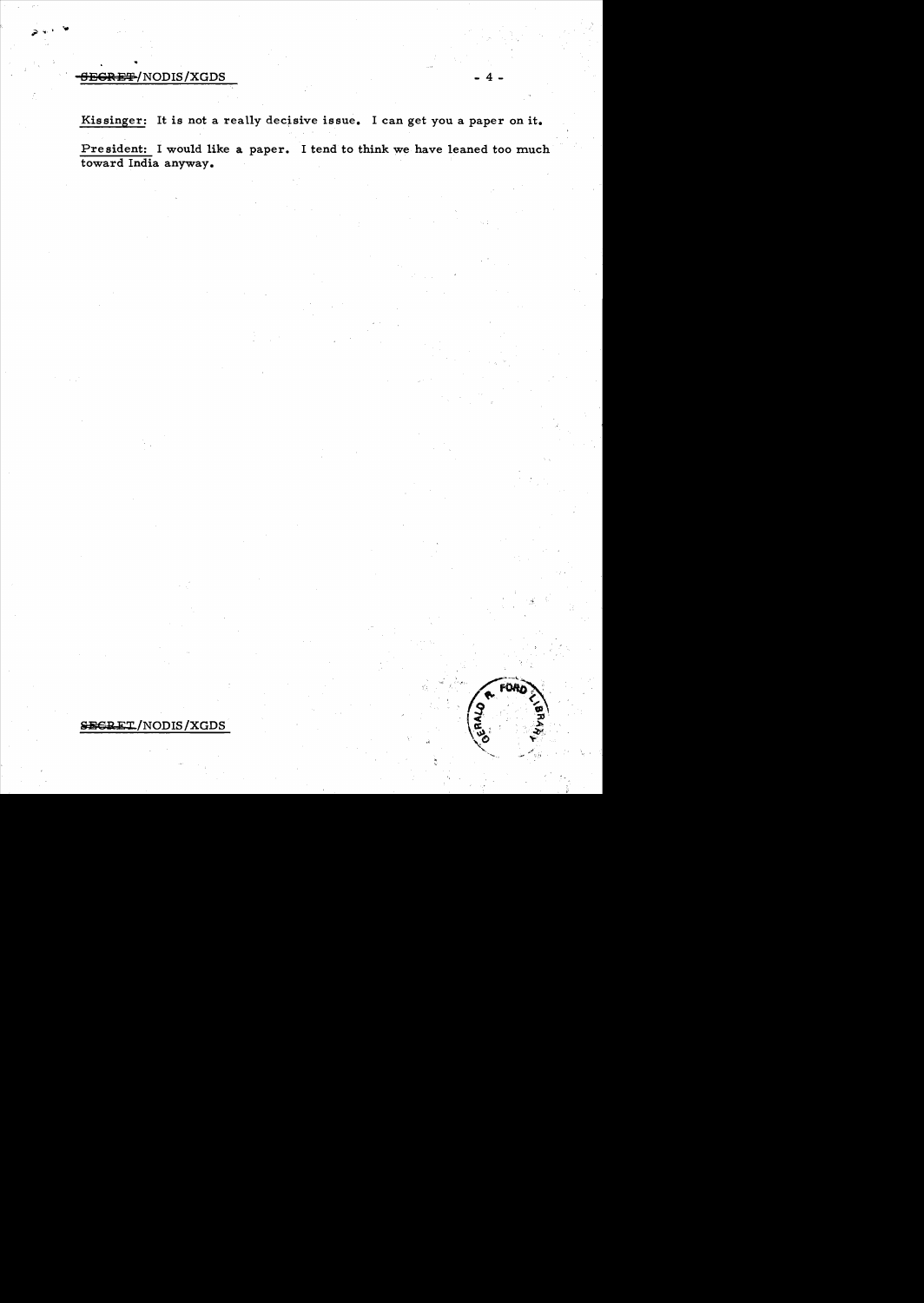$\frac{1}{\sqrt{1-\frac{1}{2}+\frac{1}{2}+\frac{1}{2}+\frac{1}{2}+\frac{1}{2}+\frac{1}{2}+\frac{1}{2}+\frac{1}{2}+\frac{1}{2}+\frac{1}{2}+\frac{1}{2}+\frac{1}{2}+\frac{1}{2}+\frac{1}{2}+\frac{1}{2}+\frac{1}{2}+\frac{1}{2}+\frac{1}{2}+\frac{1}{2}+\frac{1}{2}+\frac{1}{2}+\frac{1}{2}+\frac{1}{2}+\frac{1}{2}+\frac{1}{2}+\frac{1}{2}+\frac{1}{2}+\frac{1}{2}+\frac{1}{2}+\frac{1}{2}+\$  $4:38 - 10:26$ PIK 18 jan 75 K Cathaghan is a big blustening drishman, de assauged  $\mu$ D- E-had good met grotendoze Daqueel & take back coros Guile expansive. But if camminal transit hecks, ont nous, comme will use torque One of a changes we have institued is that Court partie in Eur are beganing auto-amention for 1st time in years, The Euro are medistrically. The pres es plantin ver puisse f Sur AFN. They po just coppeart to voor Sov. They are brainably corrupt <u>socution</u> P I real that Conseder may bettermen out & trè successo my shift to CDU. K a district passibility. The bosic probe came do a Grand Contrain princel - fuiging out a Free Dums. The Credition dans c FD, anoy from c PDU + inabitte SPD respectable. Sott Still a very e SPJ work is becometter was a upot curing party in celections Schmitt is mother SPA with bitter  $\lim_{x\to\infty} x f(x)$ P Certainly litter town Branch K Branct univel it. Schmidt is a SPD only by chance. a brithant mon, buta dernière, donne mon. K He stay in buckefound, but he controls a party. He was a Comot Til 1945, I know him very will any still be one. The FD decision with dependent spirit Motion Strange, is not un paroli **E.O. 12958, SEC. 3.5**<br>NSC MEMO, 11/24/08, STATE DEPT. GUADELINE CHARGE 1997 **Cash 12000**  $BY$   $\frac{1}{4}$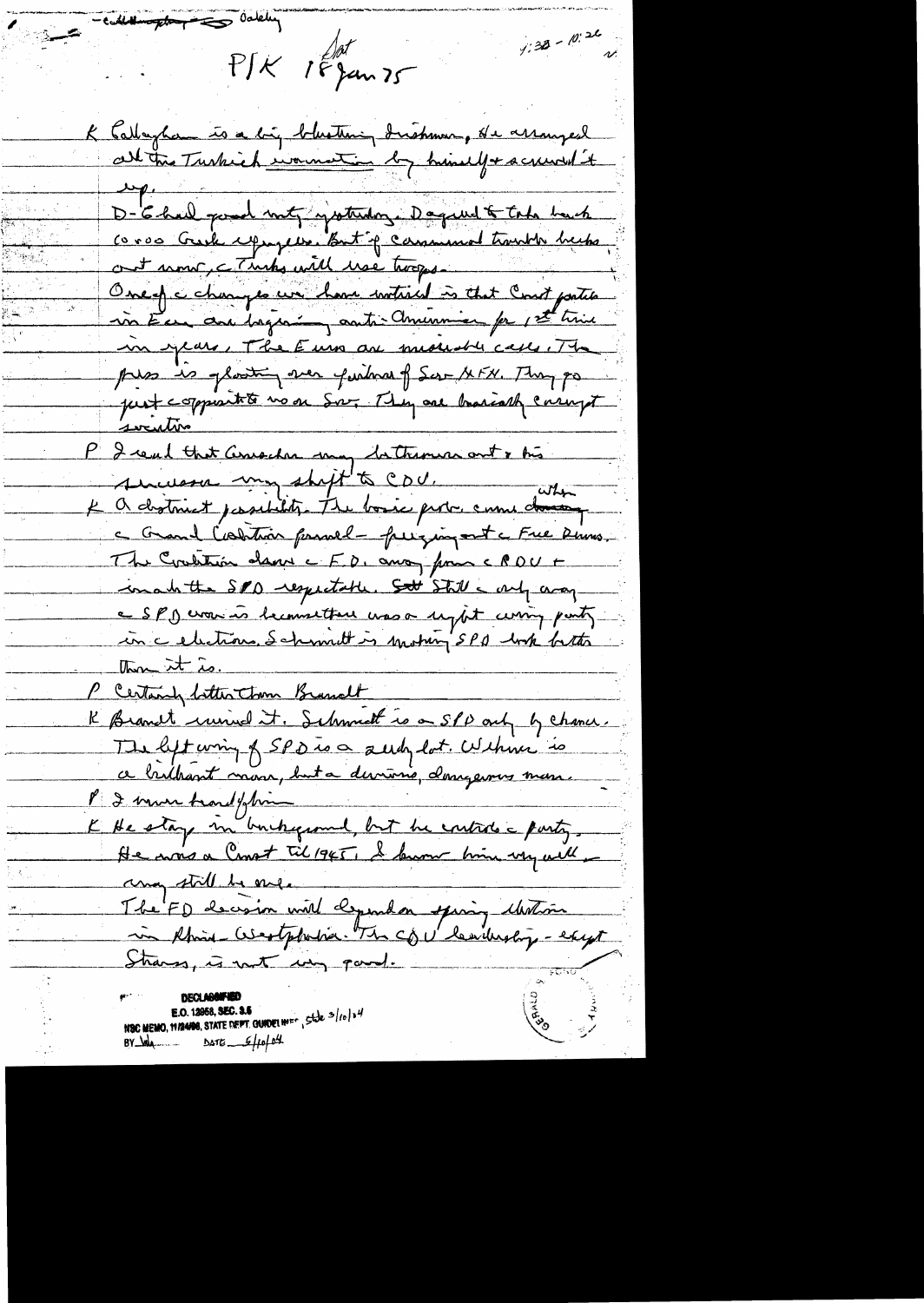of Revial New about Trees to look at Connecty pure - Sur if we can get Kund privartity for land price Have you booked at a favor poper."<br>P I wanted a bittle more vieje on the probabile . But K laque d'America de la monde entiere porter. Key decision is lungth of treats. POur tit 2 had if an wither typus & had agreement en SALTIT K I have cartier Jackson wit in hungt start P Goodcutriles - a Revendy / moulde / worktime Strick things are settling do K Have 2 personnel porto. Knotano. Has chinain port & his been weak, wit tomps. P If you think he should be replaced, po ahead.<br>I White forms would be good system in 1st Chergey. P He a good print of mine. K Q lutof ing good peophase leaving become of ag.<br>P If is a great prob. If Cong will go along w/5% pag, un could contrie the exec catagorie. K Stroa suring prob. Cor Our Physic & Cathelas (Hungchuy. He said to pick a bright option - Call Headmaph & a church groups + get credit for it. Humphy will say just us either way. But he doesn't count to unta so UN MSA. He says they are determined up the to los UN. He evell conf it ant some comp. l'Pries au hour qui donne lust prin doy. If that Continue, Capite Trp) K & Confermed about why allow won't be che hopper